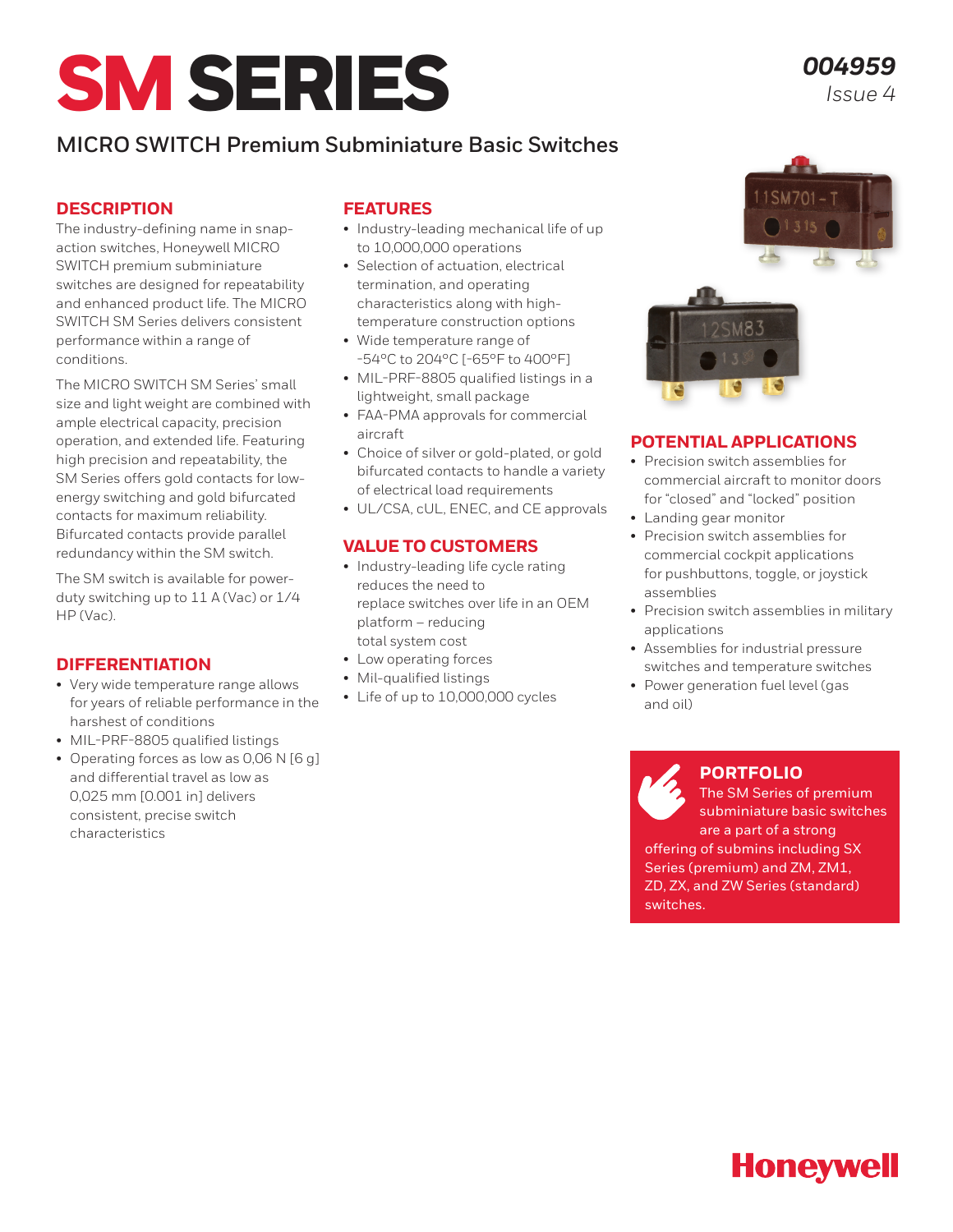| <b>TABLE 1. SPECIFICATIONS</b> |                                                                                                                                                          |
|--------------------------------|----------------------------------------------------------------------------------------------------------------------------------------------------------|
| <b>CHARACTERISTIC</b>          | <b>PARAMETER</b>                                                                                                                                         |
| Differentiator                 | low operating force to 2 oz. max; power load switching capability to 11 A; motor load handling capacity to 1/4<br>HP (Vac)                               |
| Ampere rating                  | $0.1$ A to $11$ A                                                                                                                                        |
| Circuitry                      | <b>SPDT</b>                                                                                                                                              |
| Operating force                | 0.04 oz to 2 oz                                                                                                                                          |
| Termination                    | quick connect, solder, pcb                                                                                                                               |
| Actuator                       | pin plunger, straight lever, roller lever, simulated roller lever, paddle lever                                                                          |
| Voltage                        | 115 Vac, 125 Vac, 250 Vac, 30 Vdc                                                                                                                        |
| Agency approvals               | UL, CE, CSA, ENEC, MIL-PRF-8805, FAA-PMA                                                                                                                 |
| Agency file information        | CE: 61058-1; UL: E12252; CSA: LR41372                                                                                                                    |
| Operating temperature          | -54°C to 121°C [-65°F to 250°F]; select catalog listings 204°C [400°F]                                                                                   |
| Contacts                       | silver, gold plated, bifurcated gold                                                                                                                     |
| Housing                        | phenolic                                                                                                                                                 |
| Sealing                        | sealed plunger on 411SM Series, other SM Series not weather sealed                                                                                       |
| Mechanical life                | up to 10,000,000 operations for 11SM listings<br>up to 80,000 operations for 1SM/41SM listings<br>up to 1,000,000 operations for gold bifurcated contact |
| <b>Size</b>                    | 12.7 mm H x 6.35 mm W x 20.3 mm L [0.5 in H x 0.25 in W x 0.8 in L]                                                                                      |

## **Electrical data and UL codes**

#### **Table 2. UL Electrical Ratings**

|             | <b>TABLE 2. UL ELECTRICAL RATINGS</b> |                                                                                                                                                                                      |  |  |  |  |  |  |  |
|-------------|---------------------------------------|--------------------------------------------------------------------------------------------------------------------------------------------------------------------------------------|--|--|--|--|--|--|--|
| <b>CODE</b> | <b>CIRCUITRY</b>                      | <b>ELECTRICAL DATA AND UL CODES</b>                                                                                                                                                  |  |  |  |  |  |  |  |
|             | SPDT                                  | 5 A res., 3 A ind., (sea level),<br>5 A res., 2.5 A ind., (50,000 feet), 28 Vdc. UL rating: 5 A, 250 Vac                                                                             |  |  |  |  |  |  |  |
| K           | <b>SPDT</b>                           | UL rating: 5 A, 125 or 250 Vac                                                                                                                                                       |  |  |  |  |  |  |  |
| M           | <b>SPDT</b>                           | UL rating: 11 A and 1/4 hp, 125 or 250 Vac                                                                                                                                           |  |  |  |  |  |  |  |
| N           | <b>SPDT</b>                           | 1 A res., 0.5 A ind., 30 Vdc. UL rating: 1 A, 125 Vac                                                                                                                                |  |  |  |  |  |  |  |
| P           | <b>SPDT</b>                           | 1 A res., 30 Vdc. UL rating: .1 A, 125 Vac                                                                                                                                           |  |  |  |  |  |  |  |
| R           | <b>SPDT</b>                           | 5 A res., 3 A ind., 2.4 A lamp load (sea level),<br>5 A res., 2.5 A ind., 2.4 A lamp load, (50,000 feet), 28 Vdc.<br>5 A res., 5 A ind., 1.5 A lamp load, 115 Vac. 60 Hz (sea level) |  |  |  |  |  |  |  |
| S           | <b>SPDT</b>                           | UL rating: 4 A, 250 Vac                                                                                                                                                              |  |  |  |  |  |  |  |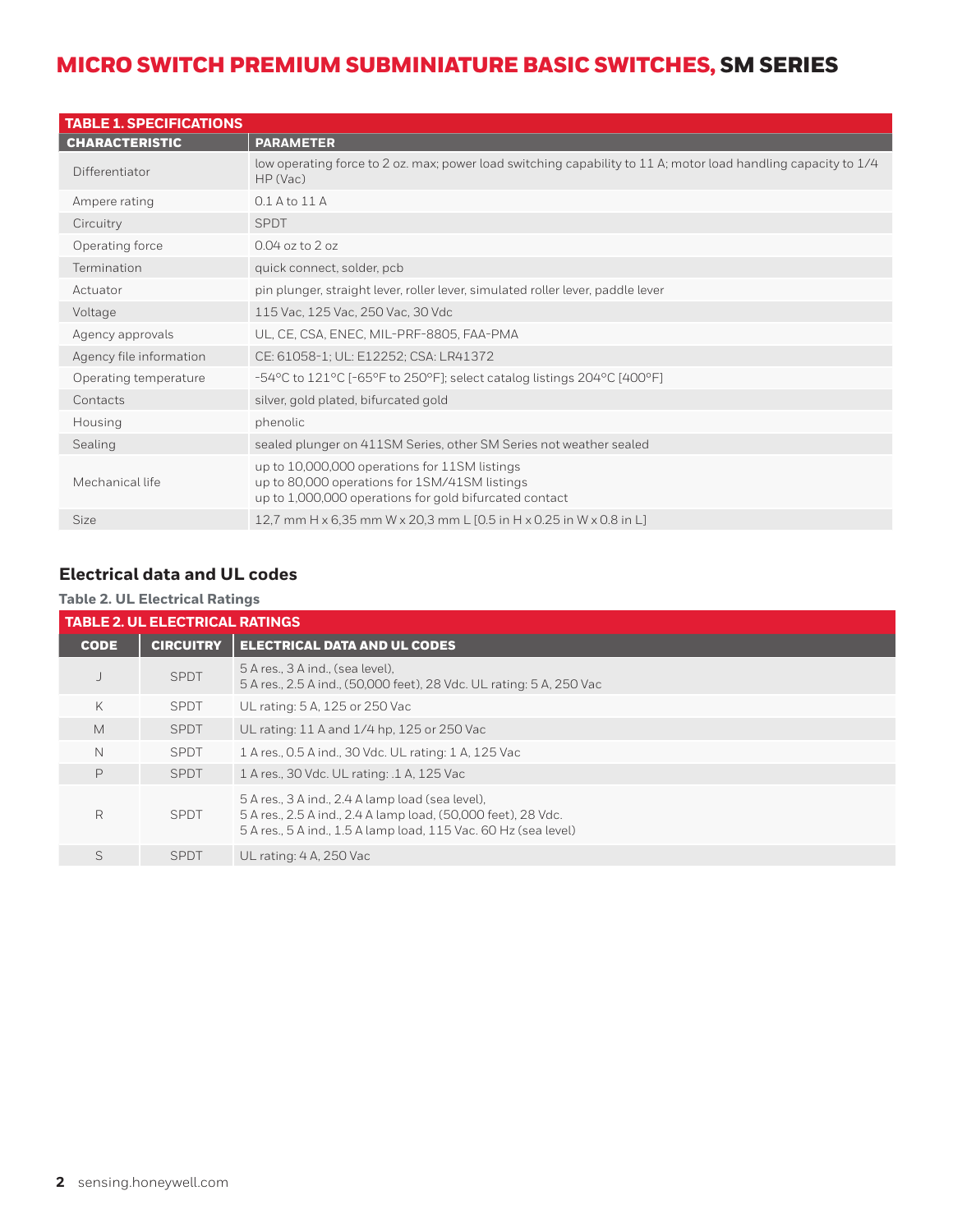| $O.F. \cdot$ Operating force |
|------------------------------|
|                              |

R.F. • Release force

P.T. • Pretravel O.T. • Overtravel

D.T. • Differential travel

O.P. • Operating position

| TABLE 3. MICRO SWITCH SM SERIES ORDER GUIDE . PIN PLUNGER |                           |                                                    |                                    |                                |                      |                      |                             |                  |                     |  |
|-----------------------------------------------------------|---------------------------|----------------------------------------------------|------------------------------------|--------------------------------|----------------------|----------------------|-----------------------------|------------------|---------------------|--|
|                                                           | <b>Catalog</b><br>Listing | <b>Recommended For</b>                             | Electrical<br>Data and UL<br>Codes | <b>O.F.</b><br>N [oz]          | R.F. min.<br>N [ oz] | P.T. max.<br>mm [in] | <b>0.T. min.</b><br>mm [in] | D.T.<br>mm [in]  | $0.P.$ *<br>mm [in] |  |
|                                                           | 11SM1077-T                | Gold-plated contacts                               | 0.1A<br>P                          | 0,83 to 1,39<br>[3 to 5]       | 0,28[1]              | 0,51<br>[0.020]      | 0.13<br>[0.005]             | $0,1$ [0.004]    | 8,38<br>[0.330]     |  |
|                                                           | 12SM604-T                 | Bifurcated gold contacts,<br>reduced rating        | 0.1A<br>P                          | 0,83 to 1,39<br>[3 to 5]       | 0,28[1]              | 0,51<br>[0.020]      | 0,076<br>[0.003]            | $0,1$ [0.004]    | 8,38<br>[0.330]     |  |
|                                                           | 11SM23-T                  | Gold-plated contacts                               | 1A<br>$\mathsf{N}$                 | 0,83 to 1,39<br>[3 to 5]       | 0,28[1]              | 0,51<br>[0.020]      | 0,13<br>[0.005]             | $0,1$ [0.004]    | 8,38<br>[0.330]     |  |
|                                                           | 12SM4-T                   | Enhanced reliability<br>(bifurcated gold contacts) | 1A<br>${\sf N}$                    | 0,83 to 1,39<br>[3 to 5]       | 0,28[1]              | 0,51<br>[0.020]      | 0,076<br>[0.003]            | $0,1$ [0.004]    | 8,38<br>[0.330]     |  |
|                                                           | 11SM701-T                 | Lower force                                        | 4A<br>S.                           | 0,56[2]                        | $0,14$ [0.5]         | 0,51<br>[0.020]      | 0.13<br>[0.005]             | 0,051<br>[0.002] | 8,38<br>[0.330]     |  |
|                                                           | 11SM1-T                   | General purpose                                    | 5A<br>J                            | 0,83 to 1,39<br>[3 to 5]       | 0,28[1]              | 0,51<br>[0.020]      | 0.13<br>[0.005]             | 0,1 [0.004]      | 8,38<br>[0.330]     |  |
|                                                           | 11SM3-T                   | Operating temps to 121°C<br>[250°F]                | 5A<br>J                            | 0.83 to 1.39<br>[3 to 5]       | 0,28[1]              | 0,51<br>[0.020]      | 0,13<br>[0.005]             | $0,1$ [0.004]    | 8.38<br>[0.330]     |  |
|                                                           | 11SM244-T                 | Operating temps to 204°C<br>[400°F] for 100 hours  | 5A                                 | 0,83 to 1,39<br>[3 to 5]       | 0,28[1]              | 0,51<br>[0.020]      | 0.13<br>[0.005]             | $0,1$ [0.004]    | 8,38<br>[0.330]     |  |
|                                                           | 11SM401-T                 | Less differential travel                           | 5A<br>K                            | $0,97$ [3.5]<br>max.           | 0,28[1]              | 0,51<br>[0.020]      | 0.13<br>[0.005]             | 0,025<br>[0.001] | 8,38<br>[0.330]     |  |
|                                                           | 21SM284-T2<br>(MS25085-2) | MIL-PRF-8805<br>applications                       | 5A<br>$\mathsf{R}$                 | 0,83 to 1,39<br>[3 to 5]       | 0,28[1]              | 0.76<br>[0.030]      | 0.13<br>[0.005]             | $0,1$ [0.004]    | 8,38<br>[0.330]     |  |
|                                                           | 21SM284<br>$(MS25085-1)$  | MIL-PRF-8805<br>applications, solder<br>terminals  | 5A<br>$\mathsf{R}$                 | 0,83 to 1,39<br>[3 to 5]       | 0,28[1]              | 0,76<br>[0.030]      | 0.13<br>[0.005]             | $0,1$ [0.004]    | 8,38<br>[0.330]     |  |
|                                                           | 22SM1-T                   | Enhanced stability under<br>varying humidity       | 5A<br>J                            | 0,83 to 1,39<br>[3 to 5]       | 0,28[1]              | 0.51<br>[0.020]      | 0.13<br>[0.005]             | $0,1$ [0.004]    | 8,38<br>[0.330]     |  |
|                                                           | 41SM1-T                   | Up to 11 A, 1/4 HP (ac)                            | 11 A<br>M                          | 0,83 to 1,39<br>[3 to 5]       | 0,28[1]              | 0,76<br>[0.030]      | 0.13<br>[0.005]             | $0,1$ [0.004]    | 8,38<br>[0.330]     |  |
|                                                           | 411SM1                    | Sealed plunger construction                        | 5A<br>K                            | 0,83 to 2,09<br>$[3$ to $7.5]$ | 0,28[1]              | 0,51<br>[0.020]      | 0.13<br>[0.005]             | $0,1$ [0.004]    | 8,38<br>[0.330]     |  |
|                                                           | 411SM23                   | Sealed plunger construc-<br>tion, gold contacts    | 1A<br>N                            | 0,83 to 2,09<br>[3 to 7.5]     | 0,28[1]              | 0,51<br>[0.020]      | 0,13<br>[0.005]             | $0,1$ [0.004]    | 8,38<br>[0.330]     |  |

\* except where stated ±0,38 mm [±0.015 in]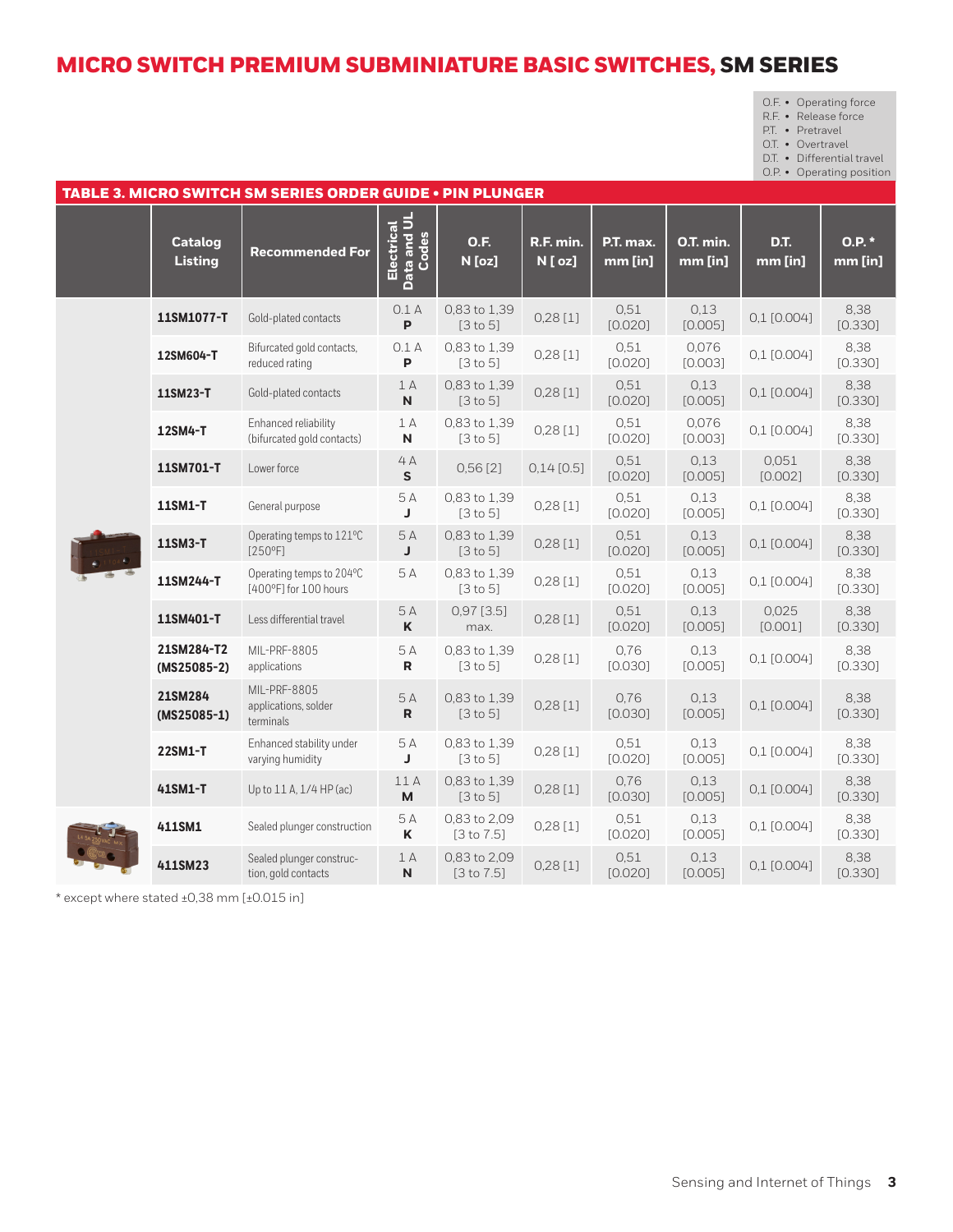O.F. • Operating force

R.F. • Release force

P.T. • Pretravel

O.T. • Overtravel

D.T. • Differential travel

O.P. • Operating position

| TABLE 4. MICRO SWITCH SM SERIES ORDER GUIDE • INTEGRAL LEVER |                                  |                                                               |                                    |                                                                                                                                                                                                                                                                                                                                                                                                                                                                                                                |                                |                        |                        |                 |                                                             |  |
|--------------------------------------------------------------|----------------------------------|---------------------------------------------------------------|------------------------------------|----------------------------------------------------------------------------------------------------------------------------------------------------------------------------------------------------------------------------------------------------------------------------------------------------------------------------------------------------------------------------------------------------------------------------------------------------------------------------------------------------------------|--------------------------------|------------------------|------------------------|-----------------|-------------------------------------------------------------|--|
|                                                              | <b>Catalog</b><br><b>Listing</b> | <b>Recommended For</b>                                        | Electrical<br>Data and<br>UL Codes | <b>O.F.</b><br>N [oz]                                                                                                                                                                                                                                                                                                                                                                                                                                                                                          | <b>R.F.</b><br>min.<br>N [ oz] | P.T. max.<br>$mm$ [in] | O.T. min.<br>$mm$ [in] | D.T.<br>mm [in] | 0.P.<br>mm [in]                                             |  |
|                                                              | 311SM1-T                         | 7,24 mm [0.285 in] straight<br>lever                          | 5 A<br>J                           | 0,39<br>$[1.4]$                                                                                                                                                                                                                                                                                                                                                                                                                                                                                                | 0,07<br>[0.25]                 | 2,16<br>[0.085]        | 0,51<br>[0.020]        | 0,48<br>[0.019] | 8,64 mm ±1,5 mm<br>$[0.34$ in $±0.060$ in]                  |  |
|                                                              | 311SM23-T                        | 7,24 mm [0.285 in] straight<br>lever, gold contacts           | 1A<br>${\sf N}$                    | 0,39<br>$[1.4]$                                                                                                                                                                                                                                                                                                                                                                                                                                                                                                | 0.07<br>[0.25]                 | 2,16<br>[0.085]        | 0,51<br>[0.020]        | 0,48<br>[0.019] | 8,64 mm ±1,5 mm<br>$[0.34$ in $±0.060$ in]                  |  |
|                                                              | 311SM701-T                       | 7,24 mm [0.285 in] straight<br>lever, lower force             | 4A<br>${\sf s}$                    | 0,16<br>[0.57]                                                                                                                                                                                                                                                                                                                                                                                                                                                                                                 | 0.03<br>[0.11]                 | 2,16<br>[0.085]        | 0,51<br>[0.020]        | 0.36<br>[0.014] | $8,64$ mm $±1,5$ mm<br>$[0.34$ in $±0.060$ in]              |  |
|                                                              | 311SM2-T                         | 14,35 mm [0.565 in] straight<br>lever                         | 5 A<br>J                           | 0,31<br>$[1.1]$                                                                                                                                                                                                                                                                                                                                                                                                                                                                                                | 0.05<br>[0.18]                 | 3,05<br>[0.12]         | 0.66<br>[0.026]        | 0.69<br>[0.027] | 8,51 mm ±2 mm<br>$[0.335$ in $\pm 0.08$ in]                 |  |
|                                                              | 311SM43-T                        | 14,35 mm [0.565 in] straight<br>lever, gold contacts          | 1A<br>${\sf N}$                    | 0,31<br>$[1.1]$                                                                                                                                                                                                                                                                                                                                                                                                                                                                                                | 0,05<br>[0.18]                 | 3,05<br>[0.12]         | 0,66<br>[0.026]        | 0,69<br>[0.027] | 8,51 mm ±2 mm<br>$[0.335$ in $\pm 0.08$ in]                 |  |
|                                                              | 311SM702-T                       | 14,35 mm [0.565 in] straight<br>lever, lower force            | 4A<br>S                            | 0,11<br>$[0.4]$                                                                                                                                                                                                                                                                                                                                                                                                                                                                                                | 0,02<br>[0.07]                 | 3,05<br>[0.12]         | 0,66<br>[0.026]        | 0,38<br>[0.015] | 8,51 mm ±2 mm<br>$[0.335$ in $\pm 0.08$ in]                 |  |
|                                                              | 311SM3-T                         | 44,8 mm [1.765 in] straight<br>lever                          | 5A<br>J                            | 0,15<br>[0.53]                                                                                                                                                                                                                                                                                                                                                                                                                                                                                                 | 0.02<br>[0.07]                 | 7,87<br>[0.31]         | 1,45<br>[0.057]        | 2,8<br>[0.11]   | 7,11 mm ±4,3 mm<br>$[0.28$ in $\pm 0.17$ in]                |  |
|                                                              | 311SM17-H58                      | 44,8 mm [1.765 in] straight<br>lever, gold contacts           | 1A<br>$\boldsymbol{\mathsf{N}}$    | 0.15<br>[0.53]                                                                                                                                                                                                                                                                                                                                                                                                                                                                                                 | 0,02<br>[0.07]                 | 7,87<br>[0.31]         | 1,45<br>[0.057]        | 2,8<br>[0.11]   | 7,11 mm ±4,3 mm<br>$[0.28$ in $±0.17$ in]                   |  |
|                                                              | 311SM703-T                       | 44,8 mm [1.765 in] straight<br>lever, lower force             | 4A<br>${\sf s}$                    | 0,06<br>$[0.2]$                                                                                                                                                                                                                                                                                                                                                                                                                                                                                                | 0.01<br>[0.04]                 | 7,87<br>[0.31]         | 1,45<br>[0.057]        | 1,78<br>[0.07]  | 7,11 mm ±4,3 mm<br>$[0.28 \text{ in } \pm 0.17 \text{ in}]$ |  |
|                                                              | 311SM4-T                         | 6,38 mm [0.251 in] simulat-<br>ed roller lever                | 5 A<br>J                           | 0,39<br>$[1.4]$                                                                                                                                                                                                                                                                                                                                                                                                                                                                                                | 0.07<br>[0.25]                 | 2,16<br>[0.085]        | 0,46<br>[0.018]        | 0,48<br>[0.019] | $11,7$ mm $\pm 1,5$ mm<br>$[0.46$ in $±0.06$ in]            |  |
|                                                              | 311SM25-T                        | 6,38 mm [0.251 in] simu- lated<br>roller lever, gold contacts | 1A<br>N                            | 0,39<br>$[1.4]$                                                                                                                                                                                                                                                                                                                                                                                                                                                                                                | 0.07<br>[0.25]                 | 2,16<br>[0.085]        | 0,46<br>[0.018]        | 0,48<br>[0.019] | $11,7$ mm $\pm 1,5$ mm<br>$[0.46$ in $\pm 0.06$ in]         |  |
|                                                              | 311SM704-T                       | 6,38 mm [0.251 in] simulat-<br>ed roller lever, lower force   | 4A<br>S                            | 0,16<br>[0.57]                                                                                                                                                                                                                                                                                                                                                                                                                                                                                                 | 0.03<br>[0.11]                 | 2,16<br>[0.085]        | 0,46<br>[0.018]        | 0,33<br>[0.013] | $11,7$ mm $\pm 1,5$ mm<br>$[0.46$ in $\pm 0.06$ in]         |  |
|                                                              | 311SM5-T                         | 13,6 mm [0.535 in] simulat-<br>ed roller lever                | 5A<br>J                            | 0,31<br>$[1.1]$                                                                                                                                                                                                                                                                                                                                                                                                                                                                                                | 0.05<br>[0.18]                 | 3,05<br>[0.12]         | 0,66<br>[0.026]        | 0,69<br>[0.027] | 11,56 mm ±2 mm<br>$[0.455$ in $\pm 0.08$ in]                |  |
|                                                              | 311SM705-T                       | 13.6 mm [0.535 in] simulat-<br>ed roller lever, lower force   | 4A<br>S                            | 0.11<br>$[0.4]$                                                                                                                                                                                                                                                                                                                                                                                                                                                                                                | 0,02<br>[0.07]                 | 3,05<br>[0.12]         | 0,66<br>[0.026]        | 0,38<br>[0.015] | 11,56 mm ±2 mm<br>$[0.455$ in $\pm 0.08$ in]                |  |
|                                                              | 311SM6-T                         | 6,38 mm [0.251 in] roller<br>lever                            | 5A<br>J                            | 0,39<br>$[1.4]$                                                                                                                                                                                                                                                                                                                                                                                                                                                                                                | 0.07<br>[0.25]                 | 2,16<br>[0.085]        | 0,46<br>[0.018]        | 0,48<br>[0.019] | 14,2 mm ±1,5 mm<br>$[0.56$ in $\pm 0.06$ in]                |  |
|                                                              | 311SM68-T                        | 6,38 mm [0.251 in] roller<br>lever, gold contacts             | 1A<br>N                            | 0,39<br>$[1.4]$                                                                                                                                                                                                                                                                                                                                                                                                                                                                                                | 0,07<br>[0.25]                 | 2,16<br>[0.085]        | 0,46<br>[0.018]        | 0,48<br>[0.019] | $14,2$ mm $\pm 1,5$ mm<br>[0.56 in ±0.06 in]                |  |
|                                                              | 311SM706-T                       | 6,38 mm [0.251 in] roller<br>lever, lower force               | 4A<br>S                            | 0,16<br>[0.57]                                                                                                                                                                                                                                                                                                                                                                                                                                                                                                 | 0,03<br>[0.11]                 | 2,16<br>[0.085]        | 0,46<br>[0.018]        | 0,33<br>[0.013] | $14,2$ mm $\pm 1,5$ mm<br>$[0.56$ in $\pm 0.06$ in]         |  |
|                                                              | 311SM7-T                         | 13,6 mm [0.535 in] roller<br>lever                            | $5A$<br>J                          | 0,31<br>$[1.1]$                                                                                                                                                                                                                                                                                                                                                                                                                                                                                                | 0,05<br>[0.18]                 | 3,05<br>[0.12]         | 0,66<br>[0.026]        | 0,69<br>[0.027] | $14,1$ mm $±2$ mm<br>$[0.555$ in $\pm 0.08$ in]             |  |
|                                                              | 111SM1-T                         | Leaf actuator                                                 | 5 A<br>J                           | 1,95<br>$[7] \centering% \includegraphics[width=1\textwidth]{images/TransY.pdf} \caption{The first two different values of $d=3$ and $d=4$ (left) and $d=5$ (right) and $d=6$ (right) and $d=6$ (right) and $d=6$ (right) and $d=6$ (right) and $d=6$ (right) and $d=6$ (right) and $d=6$ (right) and $d=6$ (right) and $d=6$ (right) and $d=6$ (right) and $d=6$ (right) and $d=6$ (right) and $d=6$ (right) and $d=6$ (right) and $d=6$ (right) and $d=6$ (right) and $d=6$ (right) and $d=6$ (right) and $$ | 0,56<br>$[2]$                  | 5,54<br>[0.218]        | 0,76<br>[0.03]         | 0,76<br>[0.03]  | 8,89 mm ±0,76 mm<br>$[0.35$ in $\pm 0.03$ in]               |  |
|                                                              | 111SM17-T                        | Leaf actuator gold contacts                                   | 1A<br>N                            | 1,95<br>$[7]$                                                                                                                                                                                                                                                                                                                                                                                                                                                                                                  | 0,56<br>$[2]$                  | 5,54<br>[0.218]        | 0,76<br>[0.03]         | 0,76<br>[0.03]  | 8,89 mm ±0,76 mm<br>$[0.35$ in $\pm 0.03$ in]               |  |
|                                                              | 111SM2-T                         | Flexible leaf with roller                                     | $5A$<br>J                          | 1,95                                                                                                                                                                                                                                                                                                                                                                                                                                                                                                           | 0,56<br>$[2]$                  | 5,56<br>[0.219]        | 0,76<br>[0.03]         | 0,64<br>[0.025] | 14,3 mm ±0,76 mm<br>$[0.562$ in $±0.03$ in]                 |  |
|                                                              | 111SM23-T                        | Flexible leaf with roller, gold<br>contacts                   | 1A<br>N                            | 1,95                                                                                                                                                                                                                                                                                                                                                                                                                                                                                                           | 0,56<br>$[2]$                  | 5,56<br>[0.219]        | 0,76<br>[0.03]         | 0,64<br>[0.025] | 14,3 mm ±0,76 mm<br>$[0.562$ in ±0.03 in]                   |  |

**4** sensing.honeywell.com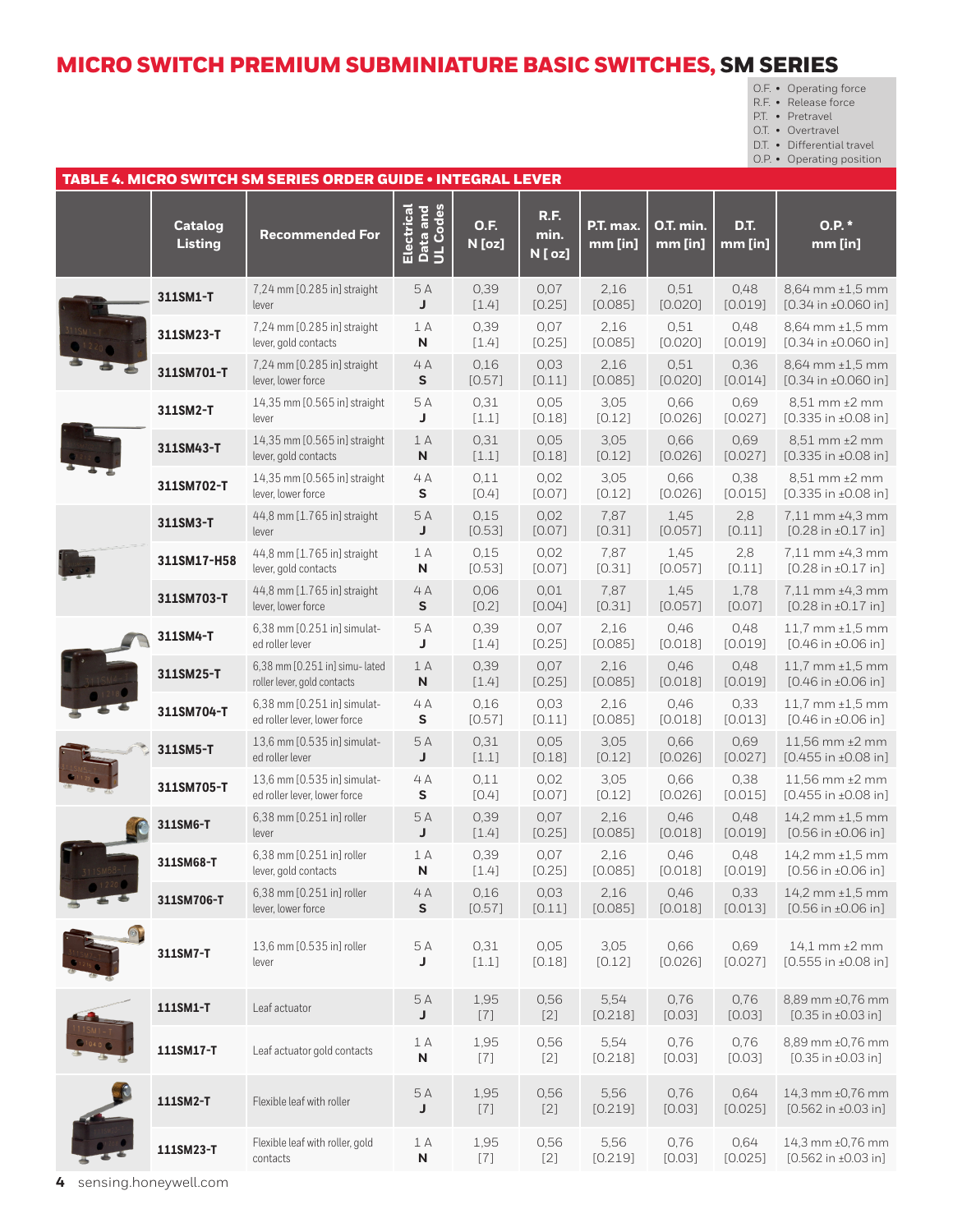| <b>TABLE 5. NUMERIC DESIGNATIONS</b><br><b>FOR MICRO SWITCH SM SERIES/ORDER GUIDE</b> |                                                                    |  |  |  |  |  |  |  |
|---------------------------------------------------------------------------------------|--------------------------------------------------------------------|--|--|--|--|--|--|--|
| <b>PREFIX</b>                                                                         | <b>DESCRIPTION</b>                                                 |  |  |  |  |  |  |  |
| 1SM                                                                                   | Standard pin plunger construction, up to 80,000<br>operations      |  |  |  |  |  |  |  |
| <b>11SM</b>                                                                           | Long-life pin plunger construction, up to<br>10,000,000 operations |  |  |  |  |  |  |  |
| <b>12SM</b>                                                                           | Gold bifurcated contacts                                           |  |  |  |  |  |  |  |
| <b>21SM</b>                                                                           | Same as 1SM (formerly had DAP material)                            |  |  |  |  |  |  |  |
| <b>22SM</b>                                                                           | Same as 11SM (formerly had DAP material)                           |  |  |  |  |  |  |  |
| <b>23SM</b>                                                                           | Same as 12SM (formerly had DAP material)                           |  |  |  |  |  |  |  |
| <b>41SM</b>                                                                           | 11 A construction (11SM construction)                              |  |  |  |  |  |  |  |
| <b>101SM</b>                                                                          | 1SM with an integral leaf actuator                                 |  |  |  |  |  |  |  |
| <b>111SM</b>                                                                          | 11SM with an integral spring leaf                                  |  |  |  |  |  |  |  |
| <b>112SM</b>                                                                          | 12SM with an integral spring leaf                                  |  |  |  |  |  |  |  |
| <b>122SM</b>                                                                          | 22SM with an integral spring leaf                                  |  |  |  |  |  |  |  |
| <b>151SM</b>                                                                          | 51SM with an integral spring leaf                                  |  |  |  |  |  |  |  |
| <b>301SM</b>                                                                          | 1SM with an integral rigid lever                                   |  |  |  |  |  |  |  |
| <b>302SM</b>                                                                          | 1SM with an integral roller lever                                  |  |  |  |  |  |  |  |
| <b>311SM</b>                                                                          | Integral rigid lever                                               |  |  |  |  |  |  |  |
| <b>321SM</b>                                                                          | 21SM with an integral rigid lever                                  |  |  |  |  |  |  |  |
| <b>322SM</b>                                                                          | 22SM with an integral rigid lever                                  |  |  |  |  |  |  |  |
| <b>401SM</b>                                                                          | Dust/splash resistant 1SM                                          |  |  |  |  |  |  |  |
| <b>411SM</b>                                                                          | Dust/splash resistant 11SM                                         |  |  |  |  |  |  |  |
| 412SM                                                                                 | Dust/splash resistant 12SM                                         |  |  |  |  |  |  |  |

| <b>TABLE 5, CONTINUED. NUMERIC DESIGNATIONS</b><br><b>FOR MICRO SWITCH SM SERIES/ORDER GUIDE</b> |                                |  |  |  |  |  |  |
|--------------------------------------------------------------------------------------------------|--------------------------------|--|--|--|--|--|--|
| <b>SUFFIX</b>                                                                                    | <b>DESCRIPTION</b>             |  |  |  |  |  |  |
| 23                                                                                               | Gold contacts                  |  |  |  |  |  |  |
| 400                                                                                              | Low differential travel series |  |  |  |  |  |  |
| 500                                                                                              | Reverse terminal designation   |  |  |  |  |  |  |
| 700                                                                                              | Low force series               |  |  |  |  |  |  |
| 1000                                                                                             | Gold alloy                     |  |  |  |  |  |  |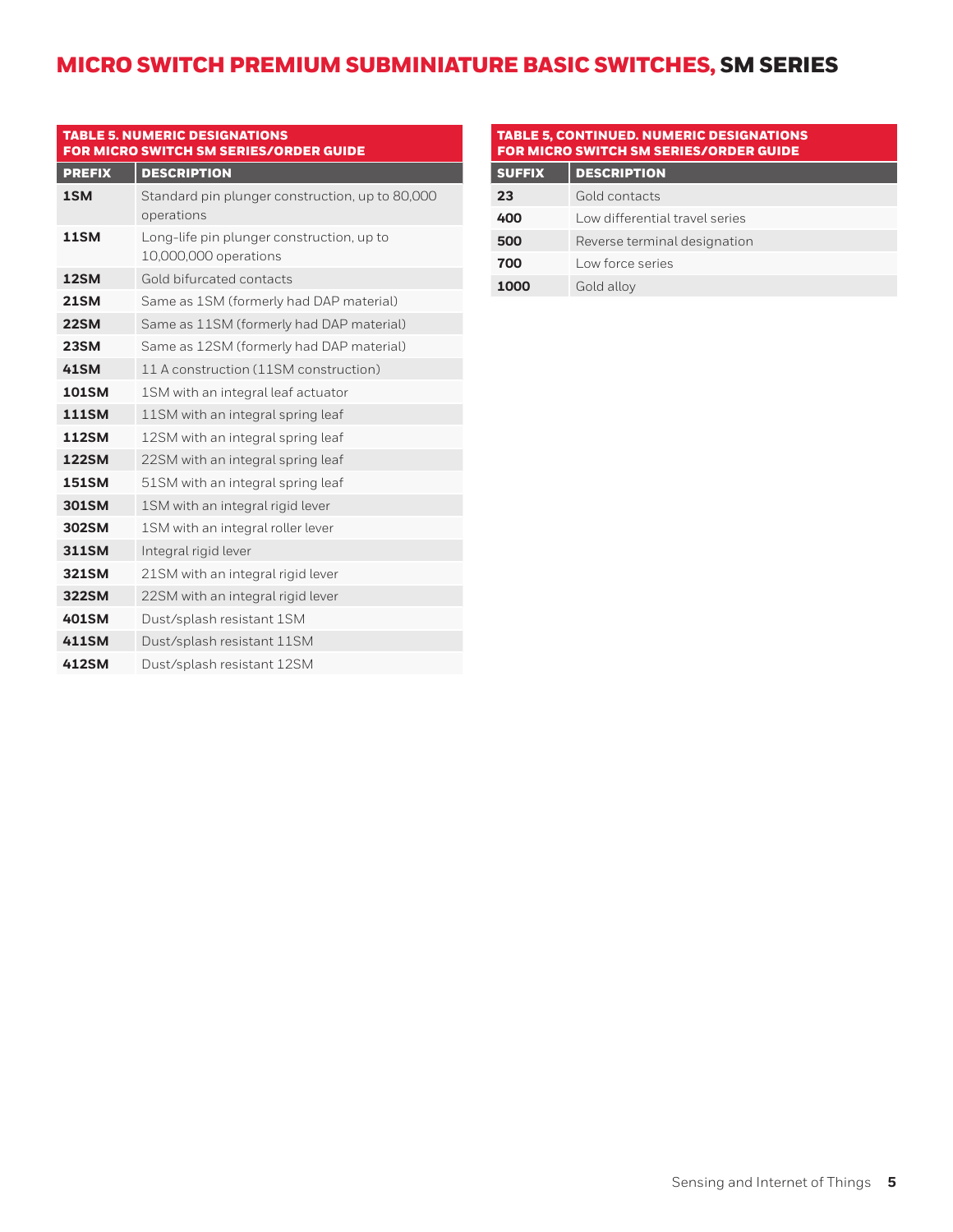



**6** sensing.honeywell.com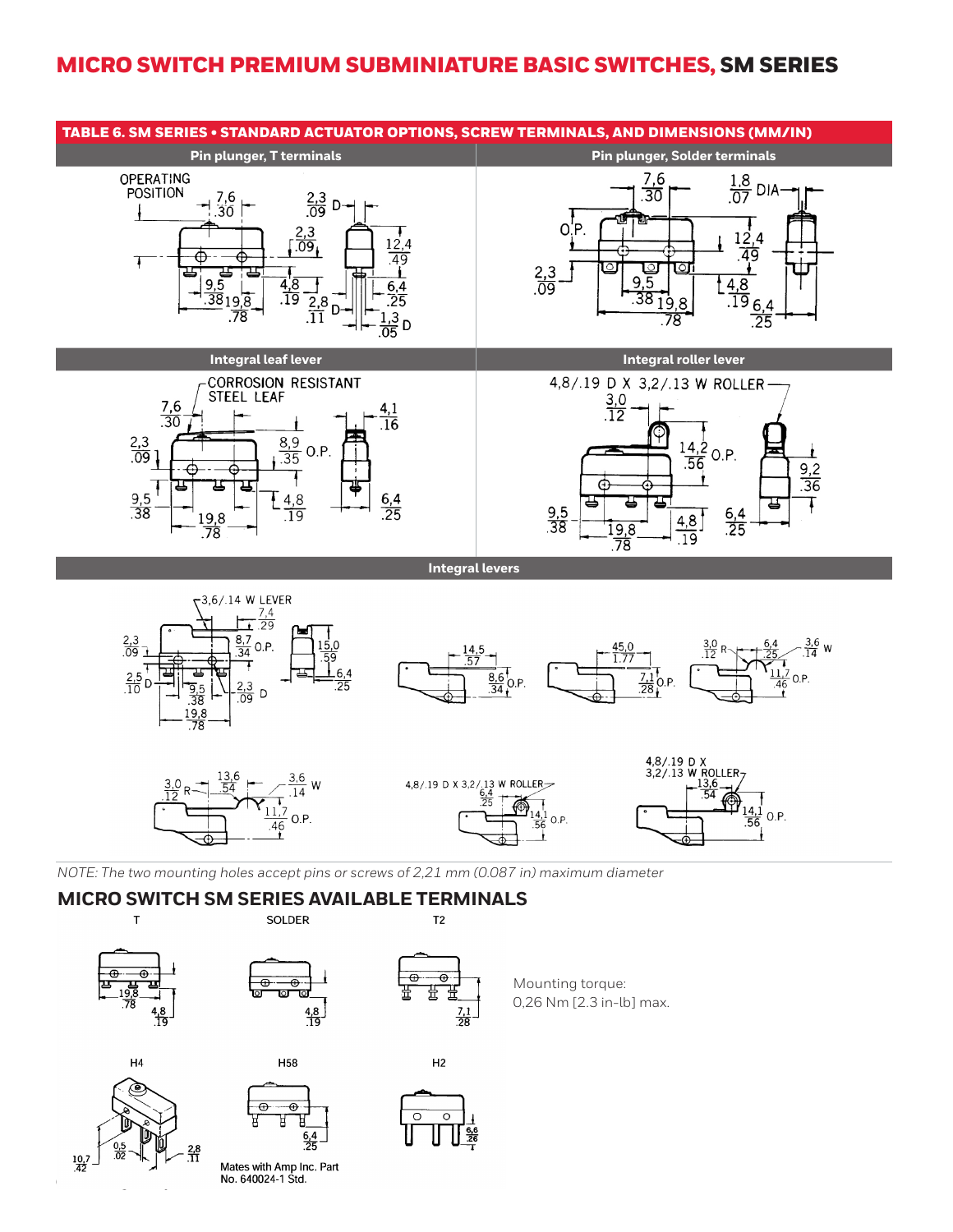## **MICRO SWITCH JS SERIES AUXILIARY ACTUATORS FOR THE MICRO SWITCH SM SERIES SWITCHES (stainless steel actuator and hardware)**

|            | <b>Description</b>                    | Actuator<br>Length              | Operting<br><b>Force</b><br>max. | Release<br>Force min. | Pretravel<br>max.                  | <b>Overtravel</b><br>min. | <b>Differential</b><br>Travel max. | <b>Operating</b><br>Point                          | Free<br><b>Position</b><br>max. |
|------------|---------------------------------------|---------------------------------|----------------------------------|-----------------------|------------------------------------|---------------------------|------------------------------------|----------------------------------------------------|---------------------------------|
| $JS-2$     | Straight leaf                         | 16,8 mm<br>[0.66 in]            | 2,78 N<br>[10 oz]                | 0,56 N<br>[2 oz]      | 1,98 mm<br>$[0.078]$ in]           | 0,38 mm<br>[0.015 in]     | 0,38 mm<br>[0.015 in]              | 8,89 mm<br>$±0,38$ mm<br>[0.350 in<br>$±0.015$ in] | $11,3 \text{ mm}$<br>[0.445 in] |
| $-5$       | Roller leaf<br>(bronze<br>roller)     | $15 \, \text{mm}$<br>[0.59 in]  | 2,78 N<br>[10 oz]                | 0,83N<br>[3 oz]       | 1,98 mm<br>$[0.078]$ in]           | 0,38 mm<br>[0.015 in]     | 0,38 mm<br>[0.015 in]              | 14,2 mm<br>$±0,38$ mm<br>[0.56 in<br>$±0.015$ in   | 16,9 mm<br>$[0.665]$ in]        |
| $5-7$      | Formed leaf<br>(simulated<br>roller)  | 14,7 mm<br>$[0.58]$ in]         | 2,78 N<br>[10 oz]                | 0,56 N<br>[2 oz]      | 2,39 mm<br>[0.094 in]              | $0,79$ mm<br>$[0.031$ in] | 0,38 mm<br>[0.015 in]              | 9,65 mm<br>$±0,38$ mm<br>[0.380 in<br>$±0.015$ in] | 12,7 mm<br>[0.50 in]            |
| $JS - 220$ | Straight lever                        | 26,2 mm<br>$[1.03 in]^*$        | 0,28N<br>[1 oz]                  | $0,04$ N<br>[0.14 oz] | 3,18 mm<br>[0.125 in]<br>approx.   | 0,76 mm<br>[0.030 in]     | 0,76 mm<br>[0.030 in]              | 10,3 mm<br>[0.41 in]<br>approx.                    |                                 |
| $JS - 246$ | Roller lever<br>(steel roller)        | 25,4 mm<br>$[1.00 in]^*$        | 0,28N<br>[1 oz]                  | 0,04 N<br>[0.14 oz]   | 3,18 mm<br>$[0.125$ in]<br>approx. | 0,76 mm<br>[0.030 in]     | 0,76 mm<br>[0.030 in]              | 14,3 mm<br>[0.56 in]<br>approx.                    |                                 |
| $JS - 221$ | Formed lever<br>(simulated<br>roller) | 25,4 mm<br>$[1.00 in]$ *        | 0,28 N<br>$\lceil 1$ oz $\rceil$ | 0,04 N<br>[0.14 oz]   | 3,18 mm<br>[0.125 in]<br>approx.   | 0,76 mm<br>[0.030 in]     | 0,76 mm<br>[0.030 in]              | 11,6 mm<br>[0.46 in]<br>approx.                    |                                 |
| $3^{***}$  | Tandem leaf                           | $5,3 \, \text{mm}$<br>[0.21 in] | 5,00 N<br>[18 oz]                | 2,78 N<br>[10 oz]     | 2,36 mm<br>[0.093 in]              | $0,15$ mm<br>[0.006 in]   | 0,38 mm<br>[0.015 in]              | 8,89 mm<br>$±0,38$ mm<br>[0.350 in<br>$±0.015$ in] | 10,5 mm<br>[0.41 in]            |
| $S-31**$   | Tandem<br>leaf (bronze<br>roller)     | $4,3 \text{ mm}$<br>[0.17 in]   | 11.1 <sub>N</sub><br>[40 oz]     | 4,45 N<br>[16 oz]     | 2,36 mm<br>[0.093 in]              | $0,13$ mm<br>[0.005 in]   | 0,38 mm<br>[0.015 in]              | 14,5 mm<br>$±0,38$ mm<br>[0.57 in<br>$±0.015$ in]  | 16,1 mm<br>[0.63 in]            |

\*\* Travel characteristics on tandem actuators vary with actual basic switch characteristics

NOTE: Above actuators should be used below 300°F

\* "A" measurement is from pivot point of lever to the point indicated on drawing

 $\Delta$  Plated steel machine screws

4,8/.19 D X 3,0/.12 W ROLLER7